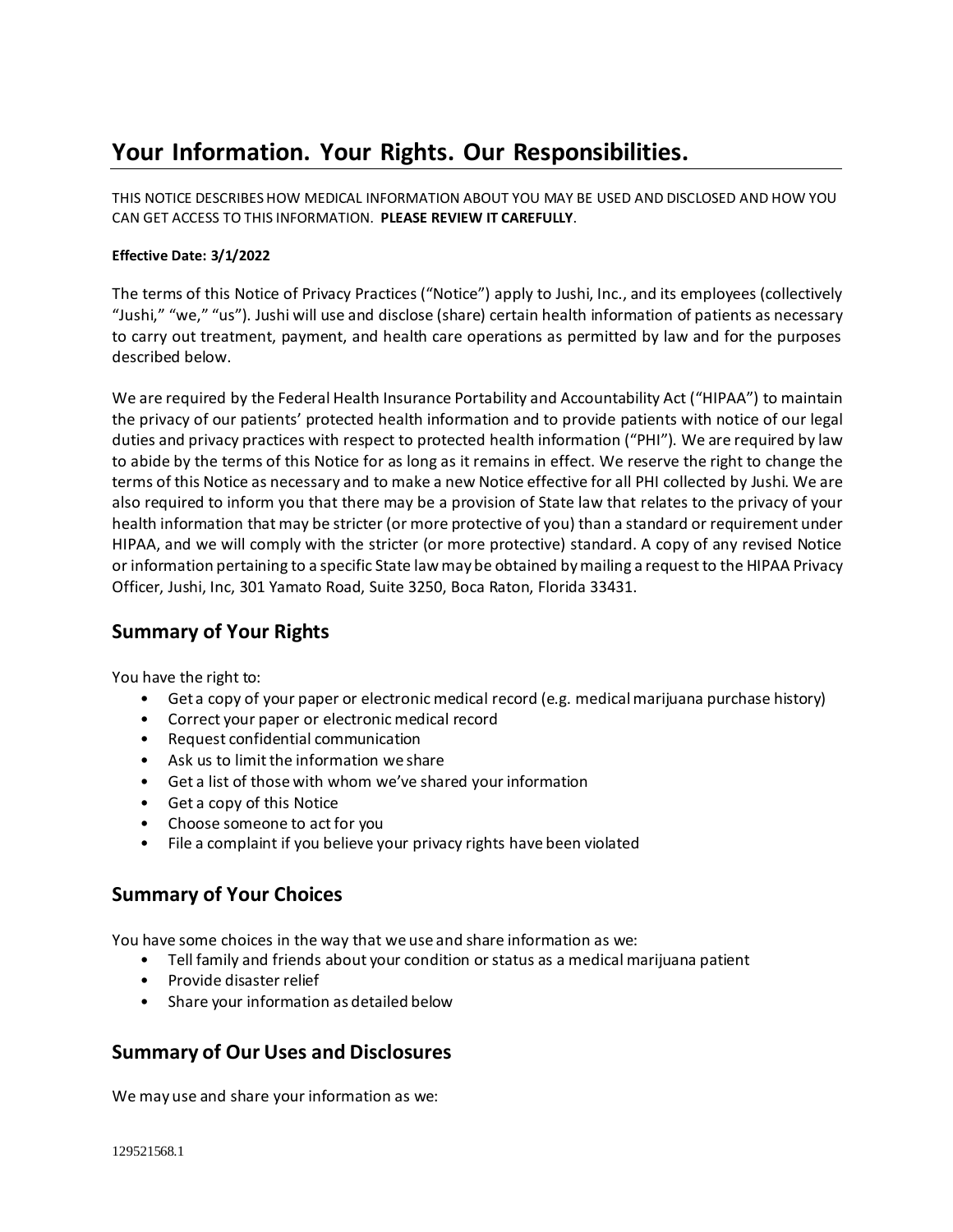- Treat you
- Get paid for your medical cannabis
- Run our organization
- Help with public health and safety issues
- Do research
- Comply with the law
- Respond to organ and tissue donation requests
- Work with a medical examiner or funeral director
- Address workers' compensation, law enforcement, and other governmentrequests
- Respond to lawsuits and legal actions

# **Your Rights**

**When it comesto your health information, you have certain rights.** This section explains your rights and some of our responsibilities to help you.

### **Get an electronic or paper copy of your medicalrecord**

- You can ask to see or get an electronic or paper copy of your medical record and other health information we have about you. Ask us how to do this.
- We will provide a copy or, if you agree, a summary of your health information, usually within 30 days of your request. We may charge a reasonable, cost-based fee.

### Ask us to correct your medical record

- You can ask us to correct health information about you that you think is incorrect or incomplete. Ask us how to do this.
- We may say "no" to your request, but we'll tell you why in writing within 60 days.

### **Request confidential communications**

- You can ask us to contact you in a specific way (for example, home or office phone) or to send mail to a different address.
- We will say "yes" to all reasonable requests.

### **Ask usto limit what we use orshare**

• You can ask us not to use or share certain health information for treatment, payment, or our operations. In most cases, we are not required to agree to your request, and we may say "no" if it would affect your care.

### **Get a list of those with whom we've shared information**

- You can ask for a list (accounting) of the times we've shared your health information for six years prior to the date you ask, who we shared it with, and why.
- We will include all the disclosures except for those about treatment, payment, and health care operations, and certain other disclosures (such as any you asked us to make). We'll provide one accounting a year for free but will charge a reasonable, cost-based fee if you ask for another one within 12 months. We will inform you of the amount of the fee in advance and you can decide not to receive the additional accounting.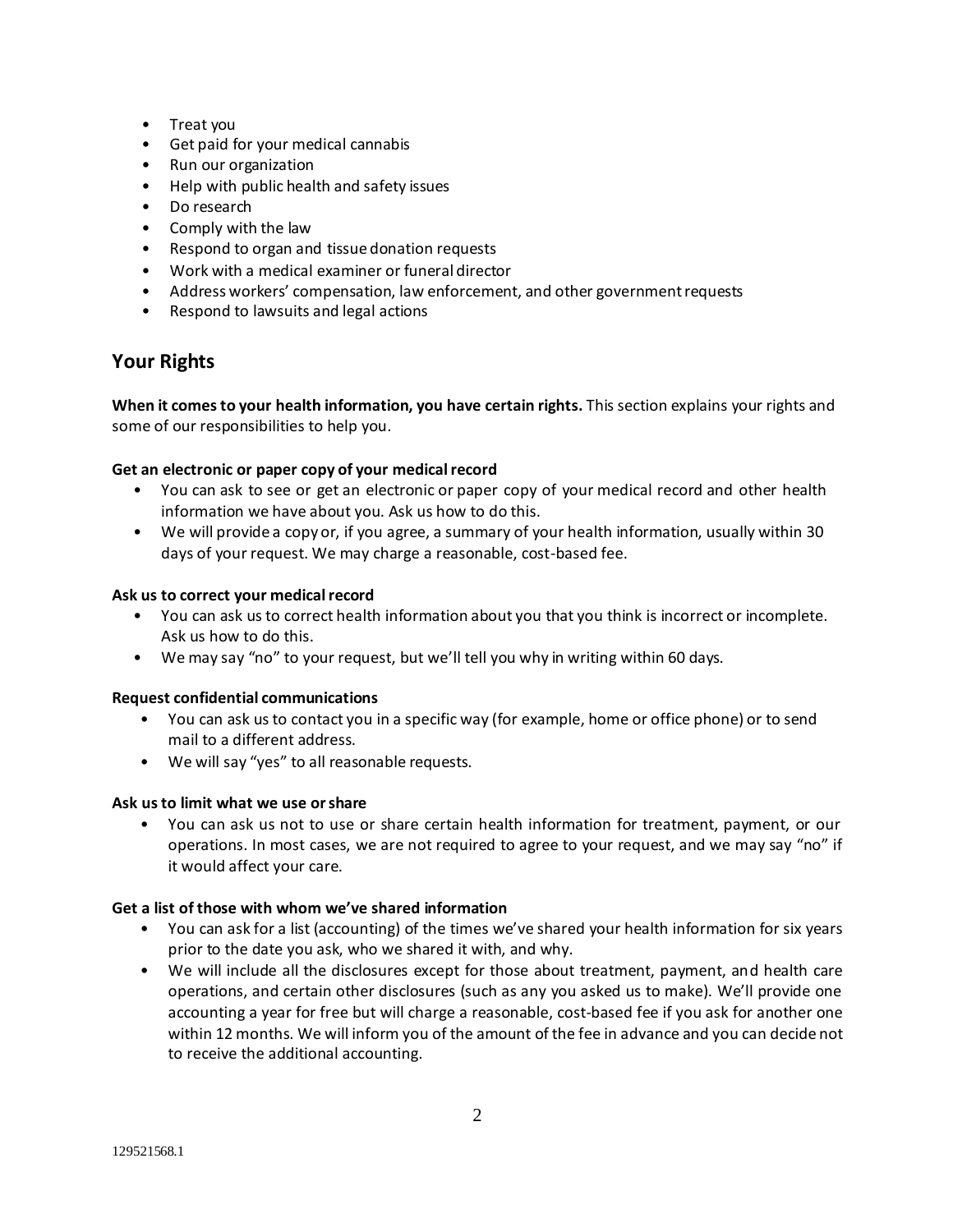### **Get a copy of this Notice**

You can ask for a paper copy of this Notice at any time, even if you have agreed to receive the Notice electronically. We will provide you with a paper copy promptly. This Notice of Privacy Practices for Protected Health Information is also available at [https://customercare.beyond-hello.com/hc/en](https://customercare.beyond-hello.com/hc/en-us/articles/4680850493965-Notice-of-Privacy-Practices)[us/articles/4680850493965-Notice-of-Privacy-Practices.](https://customercare.beyond-hello.com/hc/en-us/articles/4680850493965-Notice-of-Privacy-Practices)

### **Choose someone to act for you**

- If you have given someonemedical power of attorney or if someone is your legal guardian, that person can exercise your rights and make choices about your health information.
- We will make sure the person has this authority and can act for you before we take any action.

### **File a complaint if you feel your rights are violated**

- You can complain if you feel we have violated your rights by contacting us using the information on page 1.
- You can file a complaint with the U.S. Department of Health and Human Services Office for Civil Rights by sending a letter to 200 Independence Avenue, S.W., Washington, D.C. 20201, calling 1- 877-696-6775, or visiting **[www.hhs.gov/ocr/privacy/hipaa/complaints/.](http://www.hhs.gov/ocr/privacy/hipaa/complaints/)**
- We will not retaliate against you for filing a complaint.

### **Get notification if there is a breach of your health information**

- You have the right to be notified if there is a Breach of your unsecured PHI as those terms are defined under HIPAA.
- We will notify you in writing as quickly as possible and no later than 60 days following our discovery of a Breach

# **Your Choices**

**For certain health information, you can tell us your choices about what we share.** If you have a clear preference for how we share your information in the situations described below, talk to us. Tell us what you want us to do, and we will follow your instructions.

In these cases, you have both the right and choice to tell us to:

- Share information with your family, close friends, or others involved in your care
- Share information in a disaster relief situation

*If you are not able to tell us your preference, for example if you are unconscious, we may go ahead*  and share your information if we believe it is in your best interest. We may also share your information *when needed to lessen a serious and imminent threat to health or safety.*

In these cases, we never share your information unless you give us written permission:

- Marketing purposes
- Sale of your information

# **Our Uses and Disclosures**

### **How do we typically use orshare your health information?**

We typically use or share your health information in the following ways.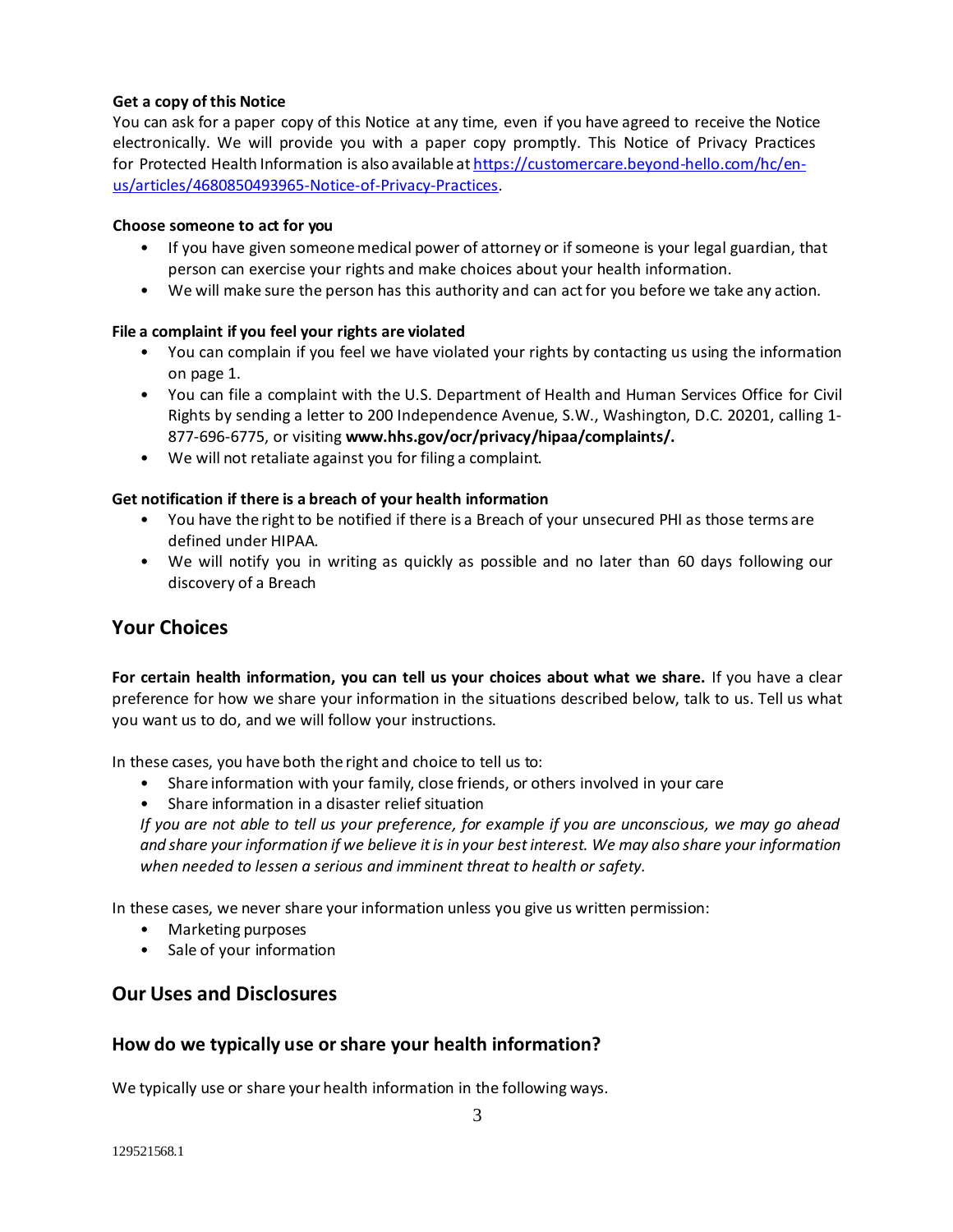### **Treat you**

We can use your health information and share it with other professionals who are treating you, as allowed by law.

*Example: A doctor treating you asks us for information related to your care.*

### **Get paid for your medical cannabis**

We can use your health information to get paid for your medical cannabis or to check that the correct amount was charged for your medical cannabis.

*Example: We may share payment information with your designated caregiver.*

#### **Run our organization**

We can use and share your health information to run our business, improve your care, and contact you when necessary.

*Example: We use health information about you to manage your treatment and services and improve the quality of care. We also share health information with your treating providers for these purposes.*

### **How else can we use or share your health information?**

We are allowed or required to share your information in other ways – usually in ways that contribute to the public good, such as public health and research. We have to meet many conditions in the law before we can share your information for these purposes. For more information see: [www.hhs.gov/ocr/privacy/hipaa/understanding/consumers/index.html.](http://www.hhs.gov/ocr/privacy/hipaa/understanding/consumers/index.html)

#### **Help with public health and safety issues**

We can share health information about you for certain situations such as:

- Preventing disease
- Helping with product recalls
- Reporting adverse reactions to medicine
- Reporting suspected abuse, neglect, or domestic violence
- Preventing or reducing a serious threat to anyone's health or safety

#### **Comply with the law**

We will share information about you if state or federal laws require it, including with the State Department of Public Health, State Department of Business Regulations, and U.S. Department of Health and Human Services if it wants to see that we're complying with applicable law.

#### **Respond to organ and tissue donation requests**

We can share health information about you with organ procurement organizations.

### **Work with a medical examiner or funeral director**

We can share health information with a coroner, medical examiner, or funeral director when an individual dies.

#### **Address workers' compensation, law enforcement, and other government requests**

We can use or share health information about you: